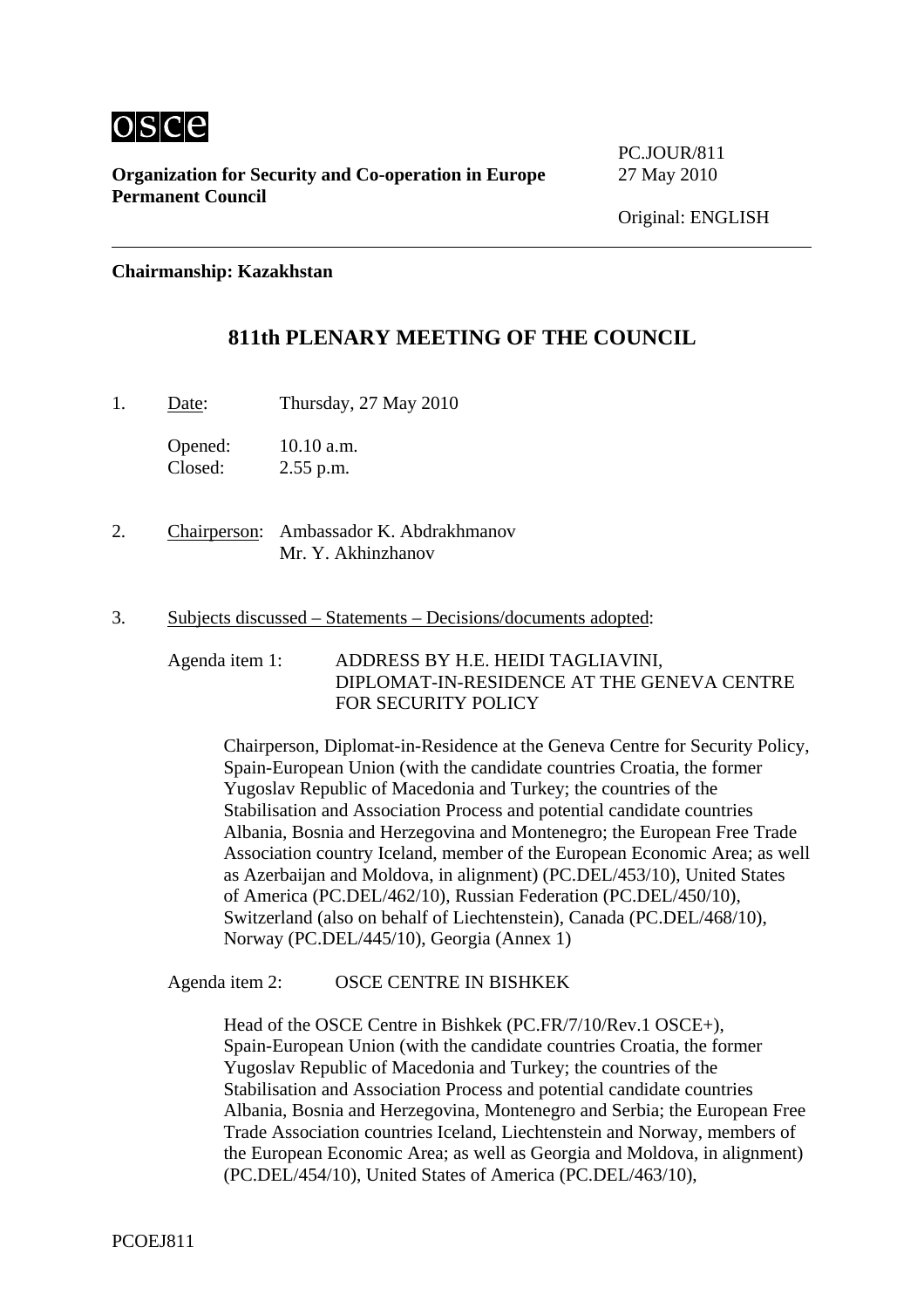Russian Federation (PC.DEL/451/10), Canada (PC.DEL/469/10), OSCE Parliamentary Assembly, Kyrgyzstan (PC.DEL/460/10 OSCE+), Chairperson

### Agenda item 3: PRESENTATION BY THE SECRETARY GENERAL OF THE 2011 PROGRAMME OUTLINE

Director of the Office of the Secretary General (SEC.GAL/97/10 OSCE+), Spain-European Union (with the candidate countries Croatia, the former Yugoslav Republic of Macedonia and Turkey; the countries of the Stabilisation and Association Process and potential candidate countries Albania, Bosnia and Herzegovina, Montenegro and Serbia; the European Free Trade Association countries Iceland, Liechtenstein and Norway, members of the European Economic Area; as well as Georgia and Moldova, in alignment) (PC.DEL/455/10), United States of America (PC.DEL/466/10), Russian Federation (PC.DEL/449/10), Chairperson

Agenda item 4: REVIEW OF CURRENT ISSUES

- (a) *Combating drug trafficking in the OSCE area*: United States of America (PC.DEL/465/10), Russian Federation (PC.DEL/448/10), Spain-European Union (with the candidate countries Croatia and the former Yugoslav Republic of Macedonia; the countries of the Stabilisation and Association Process and potential candidate countries Albania, Bosnia and Herzegovina, Montenegro and Serbia; the European Free Trade Association countries Iceland, Liechtenstein and Norway, members of the European Economic Area; as well as Armenia, Georgia and Moldova, in alignment) (PC.DEL/459/10), Turkey (PC.DEL/471/10 OSCE+)
- (b) *Court ruling on the use of historical symbols in Lithuania*: Russian Federation (PC.DEL/447/10), Lithuania (PC.DEL/467/10)
- (c) *Fundamental freedoms in Belarus*: Spain-European Union (with the candidate countries Croatia, the former Yugoslav Republic of Macedonia and Turkey; the countries of the Stabilisation and Association Process and potential candidate countries Albania, Bosnia and Herzegovina and Montenegro; the European Free Trade Association countries Iceland and Norway, members of the European Economic Area, in alignment) (PC.DEL/458/10), Belarus (PC.DEL/461/10 OSCE+), Russian Federation
- (d) *Communiqué of the Co-Chairs of the OSCE Minsk Group regarding the "parliamentary elections" in Nagorno-Karabakh held on 23 May 2010*: France (also on behalf of the Russian Federation and the United States of America) (PC.DEL/446/10), Spain-European Union (PC.DEL/456/10), Azerbaijan (Annex 2), Armenia, Turkey
- (e) *Situation in Nagorno-Karabakh*: Azerbaijan (PC.DEL/474/10), Armenia
- (f) *The death penalty in the United States of America*: Spain-European Union (with the candidate countries Croatia, the former Yugoslav Republic of Macedonia and Turkey; the countries of the Stabilisation and Association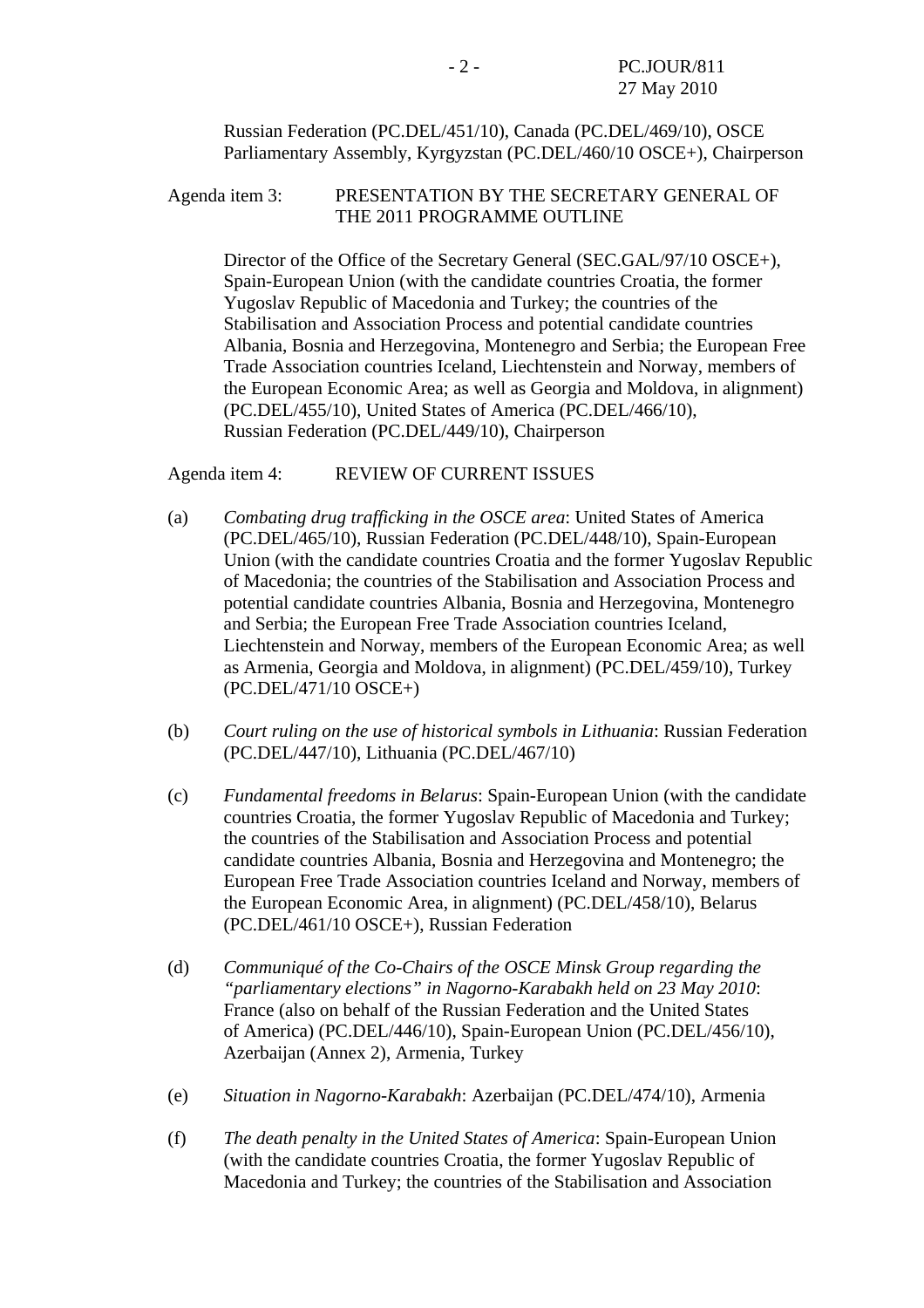Process and potential candidate countries Albania, Bosnia and Herzegovina, Montenegro and Serbia; the European Free Trade Association countries Iceland, Liechtenstein and Norway, members of the European Economic Area; as well as Azerbaijan and Moldova, in alignment) (PC.DEL/457/10), United States of America (PC.DEL/464/10)

(g) *Sinking of the naval ship Cheonan on 26 March 2010*: Republic of Korea (Partner for Co-operation) (PC.DEL/452/10), Australia (Partner for Co-operation), United States of America

### Agenda item 5: REPORT ON THE ACTIVITIES OF THE CHAIRPERSON-IN-OFFICE

*Meeting in the "5+2" negotiation format on the Transdniestrian settlement process, held in Astana on 24 May 2010*: Chairperson

Agenda item 6: REPORT OF THE SECRETARY GENERAL

- (a) *Announcement of the distribution of a written report of the Secretary General (SEC.GAL/98/10 OSCE+)*: Director of the Office of the Secretary General
- (b) *Sixth round of the Junior Professional Officer Programme (SEC.GAL/98/10 OSCE+)*: Director of the Office of the Secretary General

Agenda item 7: ANY OTHER BUSINESS

- (a) *Organizational matters*: Chairperson, France
- (b) *Seventh Council of Europe Conference of Ministers responsible for Equality between Women and Men, held in Baku on 24 and 25 May 2010*: Azerbaijan (PC.DEL/470/10)
- (c) *Exhibition to mark International Children's Day, being held in Vienna from 27 May to 3 June 2010*: Chairperson
- 4. Next meeting:

Tuesday 1 June 2010, at 11.30 a.m., in the Neuer Saal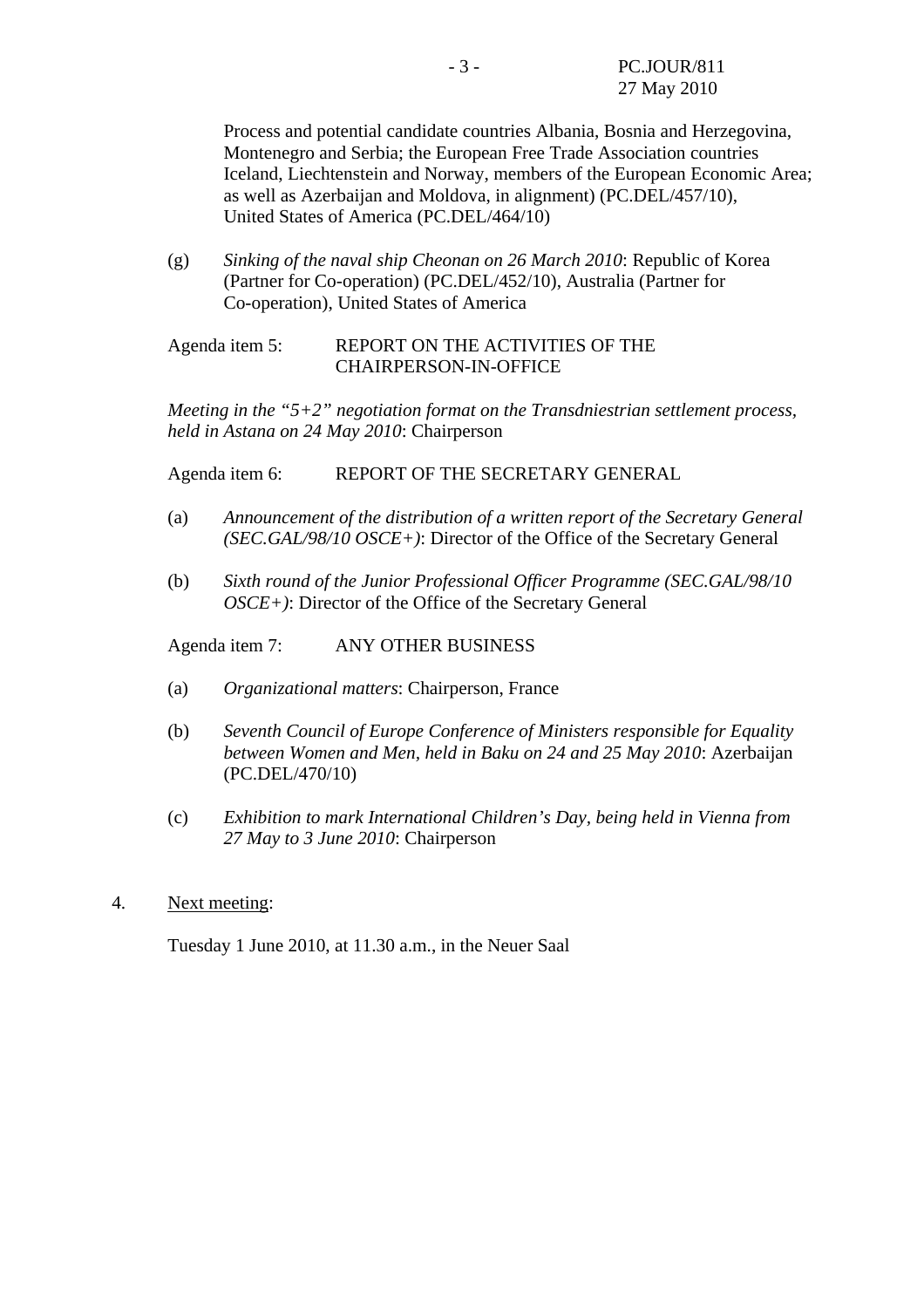

**Organization for Security and Co-operation in Europe** 27 May 2010 **Permanent Council Annex 1** 

PC.JOUR/811

Original: ENGLISH

**811th Plenary Meeting**  PC Journal No. 811, Agenda item 1

## **STATEMENT BY THE DELEGATION OF GEORGIA**

Thank you, Mr. Chairperson,

 Ambassador Tagliavini, I welcome you most warmly to the Permanent Council. I would like to thank you for your professionalism and long-standing dedication to conflict resolution in Georgia.

Madam Ambassador,

 It is my strong belief that the Report is looking to the future and not backwards as some may argue. I also believe that it has the potential to make a valuable contribution to a negotiated solution to the conflict, if there is sufficient political will. Conflict between Russia and Georgia, as you put it in the most important observations of the Report, "continues to be a threat to peace in the Caucasus, causing destabilizing effects in the region and beyond." This is indeed the case and we agree with your assessment that "this conflict has not only a local or regional relevance but a direct bearing on the security architecture of Europe."

 This is precisely why we should regard your visit to the OSCE as relevant and timely, although quite some time has passed since the publication of the Report. As we are still engaged in the Corfu Process and are preparing ourselves for the upcoming Ministerial Meeting and possibly a Summit later this year, we should all be delighted to have this opportunity to listen to you speaking about the ways in which the OSCE can learn from the Russia-Georgia armed conflict, and particularly to hear your observations on the causes of the war and on ways to settle the ongoing conflict.

 As you rightly point out, Madam Tagliavini, OSCE documents from the Helsinki Final Act through to other such landmark documents as the Charter of Paris and the Charter for European Security have suffered much as a result of the armed conflict between Russia and Georgia. Therefore it must be our common responsibility to look for ways to prevent similar occurrences in the future.

#### Mr. Chairperson, Dear colleagues,

 The OSCE is a natural place for serious dialogue on security issues to take place and should therefore be one of the important venues for proper and extensive dialogue on conflict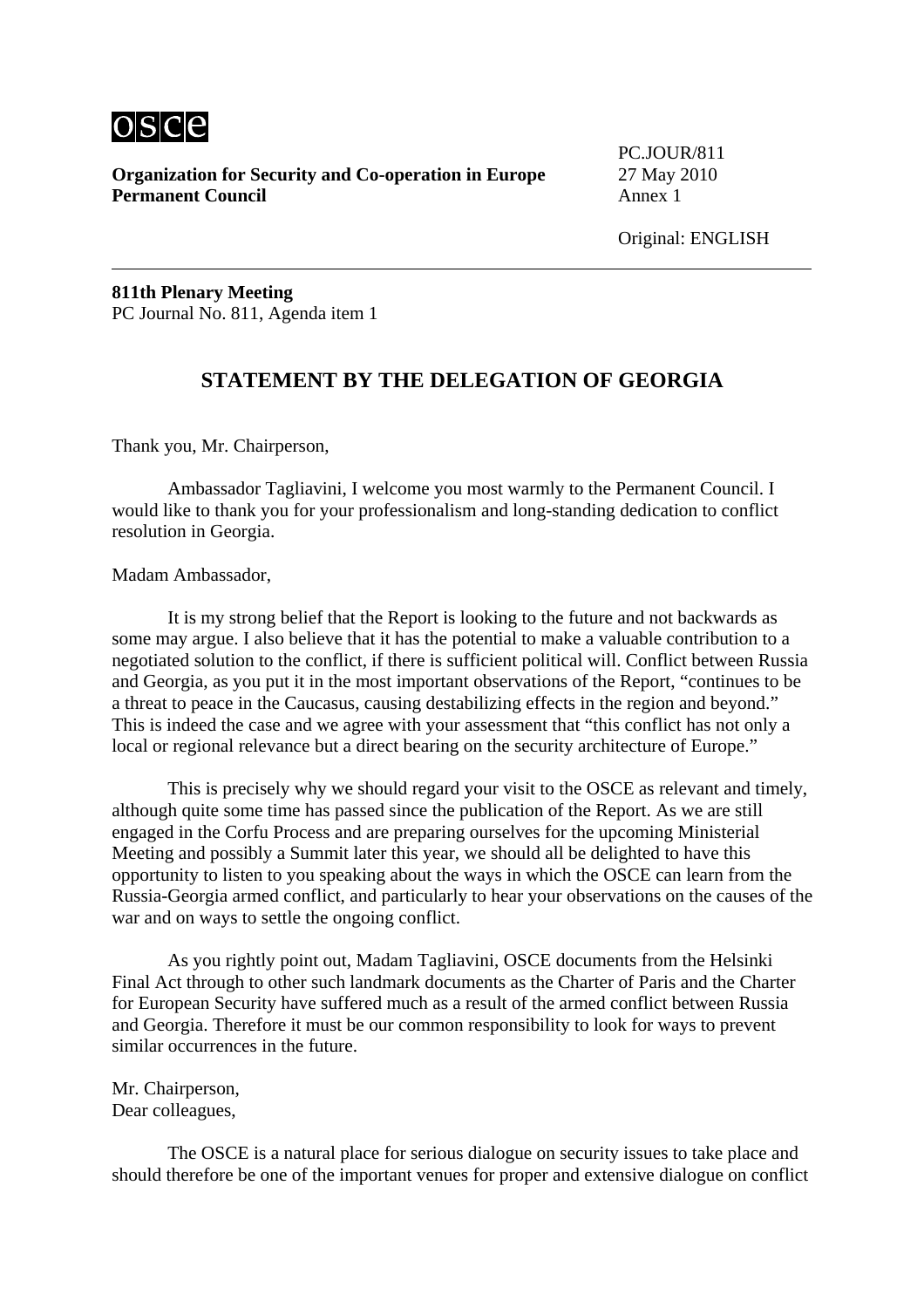resolution in Georgia. Madam Ambassador, you stated recently that the virtually passive and non-innovative approach to the peace process adopted by the international community in the area – the OSCE in South Ossetia and the UN in Abkhazia – had not helped to bring about a peace settlement. Given this bitter reality, we should all agree that we need to take collective action to remedy this gap. A passive and non-innovative approach from the OSCE's side, if continued, will neither improve the situation on the ground nor help the Organization itself, which is at present undergoing very challenging times. The OSCE needs to become relevant.

#### Madam Ambassador,

 Before you came to Vienna I had the honour of presenting the Chairperson of the Permanent Council and all my distinguished colleagues with a proposal that we should look for ways of making the most of your visit to the OSCE. I suggested, *inter alia*, engaging in more substantial discussions than those carried on in the Permanent Council. The necessity of improving the quality of the Permanent Council and making it more instrumental and operational is a matter on which we have all, without any exception, agreed in the course of our Corfu deliberations.

 I offered to go beyond the selective reading of the Report and routine accusations at the Permanent Council. I also proposed using a format made up of special/thematic meetings in the framework of Corfu Process or informal reinforced Permanent Council meetings, which would have allowed participants to freely exchange opinions, engage in a meaningful dialogue, and jointly seek ways to build on the observations and recommendations of the Report. The purpose of my initiative was to grasp the forward-looking side of the Report and thus make the OSCE more relevant.

 For that very purpose, and being encouraged by your Report as well as by ambitions expressed in the course of our Corfu deliberations, my delegation has also put forward the idea of conducting a methodological survey of the OSCE's role in conflict resolution in Georgia. Indeed, as you Madam Ambassador have said recently, "There is hardly any chance for a future peace without the facts being presented in a sober and impartial manner." This has also been one of Georgia's principal goals when putting forward these and similar proposals throughout the years in the OSCE.

#### Mr. Chairperson, Dear colleagues,

 The required political will to which we so frequently refer cannot come out of nowhere; it has to be generated and built up step by step. But we need to start from somewhere. And if we continue missing good opportunities, there will always be the problem of lack of political will. Soon, when the Geneva Co-Chairs are expected to visit the OSCE, we will have another chance to try to fill the gap.

 I still hope that we all will find strength to carry out follow-up to valuable reports relevant to our work and objectives and also to the OSCE's own reports. I hope that sooner or later, better sooner, the OSCE will be able to overcome this stalemate of being virtually passive and non-innovative in its approaches to conflict settlement processes and will become increasingly relevant to the requirements of our time.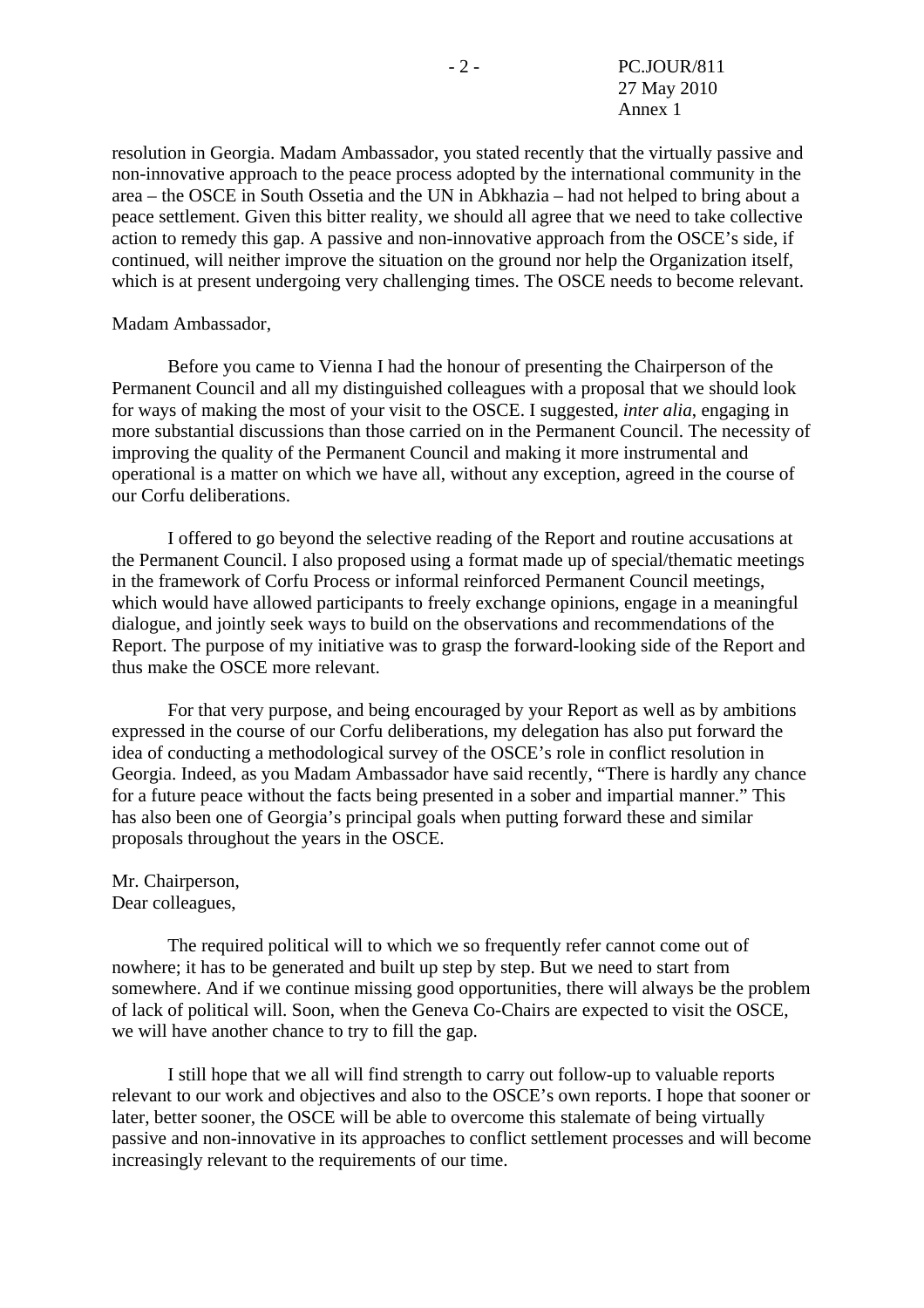#### Mr. Chairperson,

 As for the main findings of the Report, my delegation presented its position on the occasion of the FSC meeting on 7 October 2009, to be found under the reference number FSC.DEL/188/09. On 25 May, 2010, my delegation also distributed the document entitled Main Findings of the Tagliavini Report, to be found under the reference number PC.DEL/441/10. I am not therefore going to read and re-read those papers now.

 By way of conclusion, Ambassador Tagliavini, let me express my support for your view that "in order to keep the peace – or even just maintain the effectiveness of ceasefire agreements – we do not need any new commitments or provisions, just those that already exist: they just need to be respected." I thus join our voice to all those calling on Russia to stop disregarding its international commitments and to start implementing the ceasefire agreement signed by its President.

#### Mr. Chairperson,

I request that this statement be attached to the journal of the day.

Thank you.